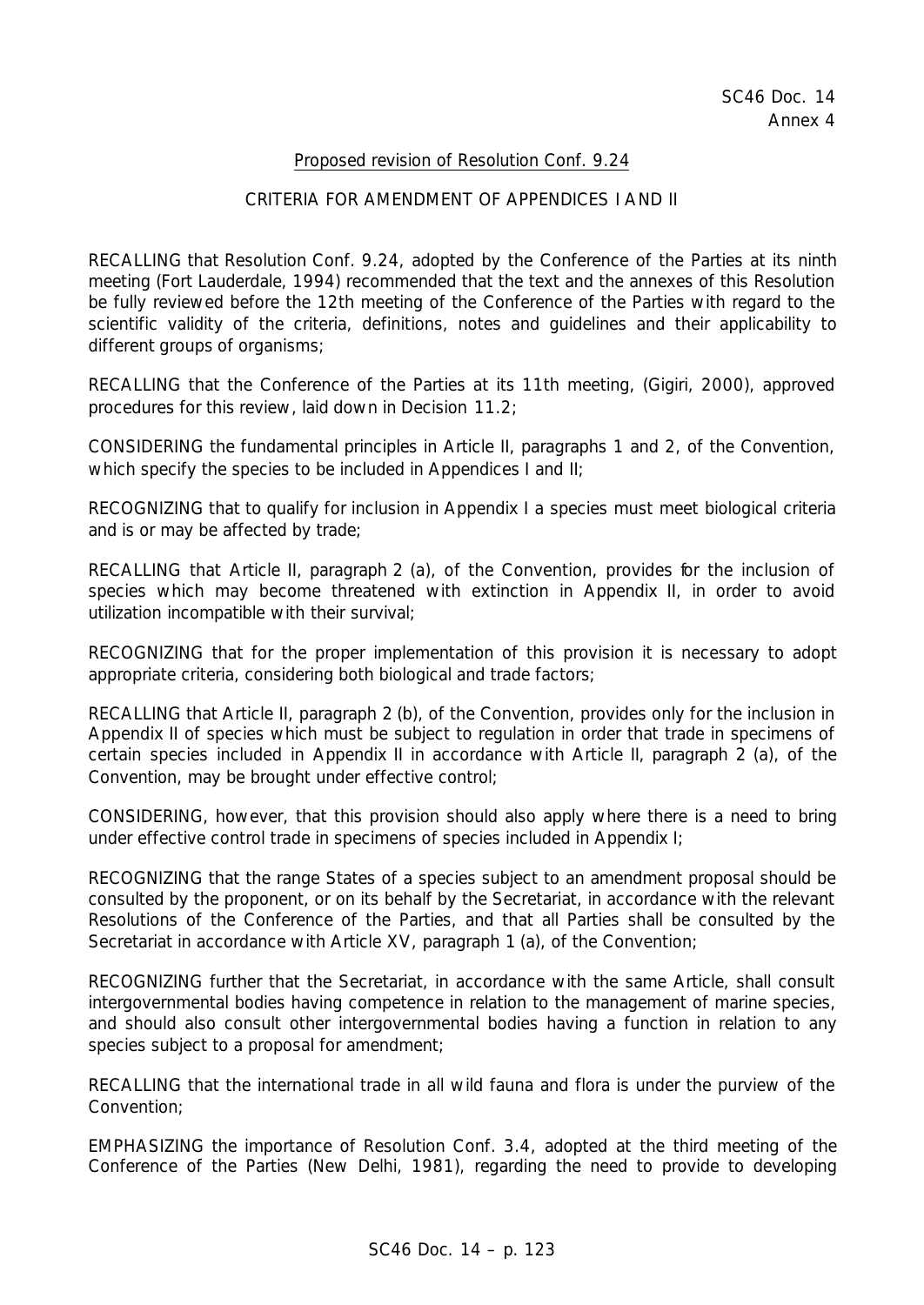countries technical assistance in matters relating to the Convention and specifically in the application of the criteria for amendment of Appendices I and II;

RECALLING that Objective 2.2 of the Strategic Vision calls for ensurance that decisions to amend the Convention's Appendices are founded on sound and relevant scientific information and meet agreed biological and trade criteria for such amendments;

RECOGNIZING the importance of the application of the precautionary principle in cases of uncertainty;

# THE CONFERENCE OF THE PARTIES TO THE CONVENTION

ADOPTS the following Annexes as an integral part of this Resolution:

- Annex 1: Biological criteria for Appendix I;
- Annex 2a: Criteria for the inclusion of species in Appendix II in accordance with Article II, paragraph 2 (a), of the Convention;
- Annex 2b: Criteria for the inclusion of species in Appendix II in accordance with Article II, paragraph 2 (b), of the Convention;
- Annex 3: Special cases;
- Annex 4: Precautionary measures;
- Annex 5: Definitions, explanations and guidelines; and
- Annex 6: Format for proposals to amend the appendices;

RESOLVES by virtue of the precautionary principle and in cases of uncertainty, that when considering a proposal to amend Appendix I or II, the Parties shall act in the best interest of the species concerned and of its conservation, and adopt measures that are proportionate to the anticipated risks to the species;

RESOLVES that, when considering proposals to amend Appendices I and II, the following applies:

- a) species that are or may be affected by trade should be included in Appendix I in accordance with Article II, paragraph 1, of the Convention, if they meet at least one of the biological criteria listed in Annex 1;
- b) species should be included in Appendix II under the provisions of Article II, paragraph 2 (a), of the Convention, if they satisfy the criteria listed in Annex 2a;
- c) species should be included in Appendix II under the provisions of Article II, paragraph 2 (b), of the Convention, if they satisfy the criteria listed in Annex 2b;
- d) species should be included in more than one appendix at the same time, and higher taxa should be included in the appendices, only if the species or higher taxa concerned satisfy the relevant criteria listed in Annex 3;
- e) entire geographically separate populations should not be included in the Appendices without prior consideration of negative consequences to conservation and management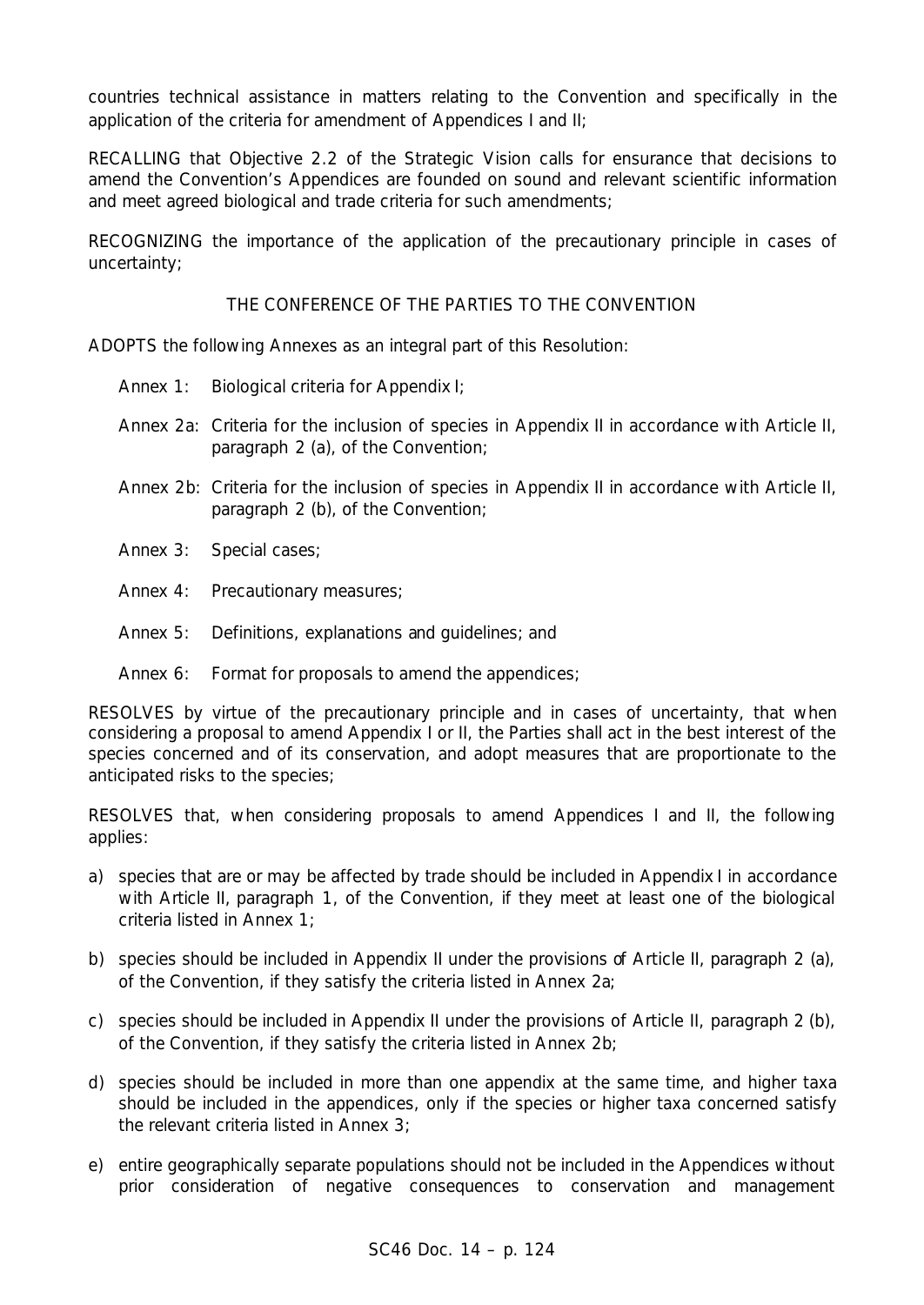programmes for national populations or to sustainable development programmes involving such populations;

- f) species of which all specimens in trade have been bred in captivity or artificially propagated should not be included in the Appendices if there is negligible probability of trade taking place in specimens of wild origin;
- g) species included in Appendix I for which sufficient data are available to demonstrate that they do not meet the criteria listed in Annex 1 should be transferred to Appendix II only in accordance with the relevant precautionary measures listed in Annex 4;
- h) species included in Appendix II in accordance with Article II, paragraph 2 (a), of the Convention, that do not meet the criteria listed in Annex 2a should be deleted only in accordance with the relevant precautionary measure listed in Annex 4; and species included in accordance with Article II, paragraph 2 (b), of the Convention, because they look like the species subject to the deletion, or for a related reason, should also be deleted only in accordance with the relevant precautionary measure; and
- i) the views, if any, of intergovernmental bodies with competence for the management of the species concerned should be taken into account;

RESOLVES that proposals to amend Appendices I and II should be based on the best information available and presented in the format in Annex 6;

RESOLVES that the Convention's Appendices should correctly reflect the conservation and management needs for the species;

ENCOURAGES proponents that submit proposals to transfer species to Appendix I or establishing zero export quotas for species under review in accordance with the provisions of Resolution Conf. 8.9 (Rev.), to refer to the results of this review and, following consultation with the Animals or Plants Committees and the range State(s), make clear why additional measures are needed;

RESOLVES that annotations to proposals to amend Appendix I or Appendix II should be made in accordance with the applicable Resolutions of the Conference of the Parties, be specific and accurate as to affected parts and derivatives and should, to the extent possible, be harmonized with existing annotations;

ENCOURAGES Parties, when sufficient relevant biological data are available, to include a quantitative evaluation in the supporting statement of the amendment proposal;

RESOLVES that, to monitor the effectiveness of protection offered by the Convention, the status of species included in Appendices I and II should be regularly reviewed by the range States and proponents, in collaboration with the Animals Committee or the Plants Committee, subject to the availability of funds;

URGES Parties and co-operating organizations to provide financial and technical assistance, when requested, in the preparation of proposals to amend the appendices, the development of management programmes, and the review of the effectiveness of the inclusion of species in the appendices. Parties should be open to using other available international mechanisms and instruments for these purposes in the broader context of biodiversity; and

REPEALS Resolution Conf. 9.24 (Fort Lauderdale, 1994) – Criteria for amendment of Appendices I and II.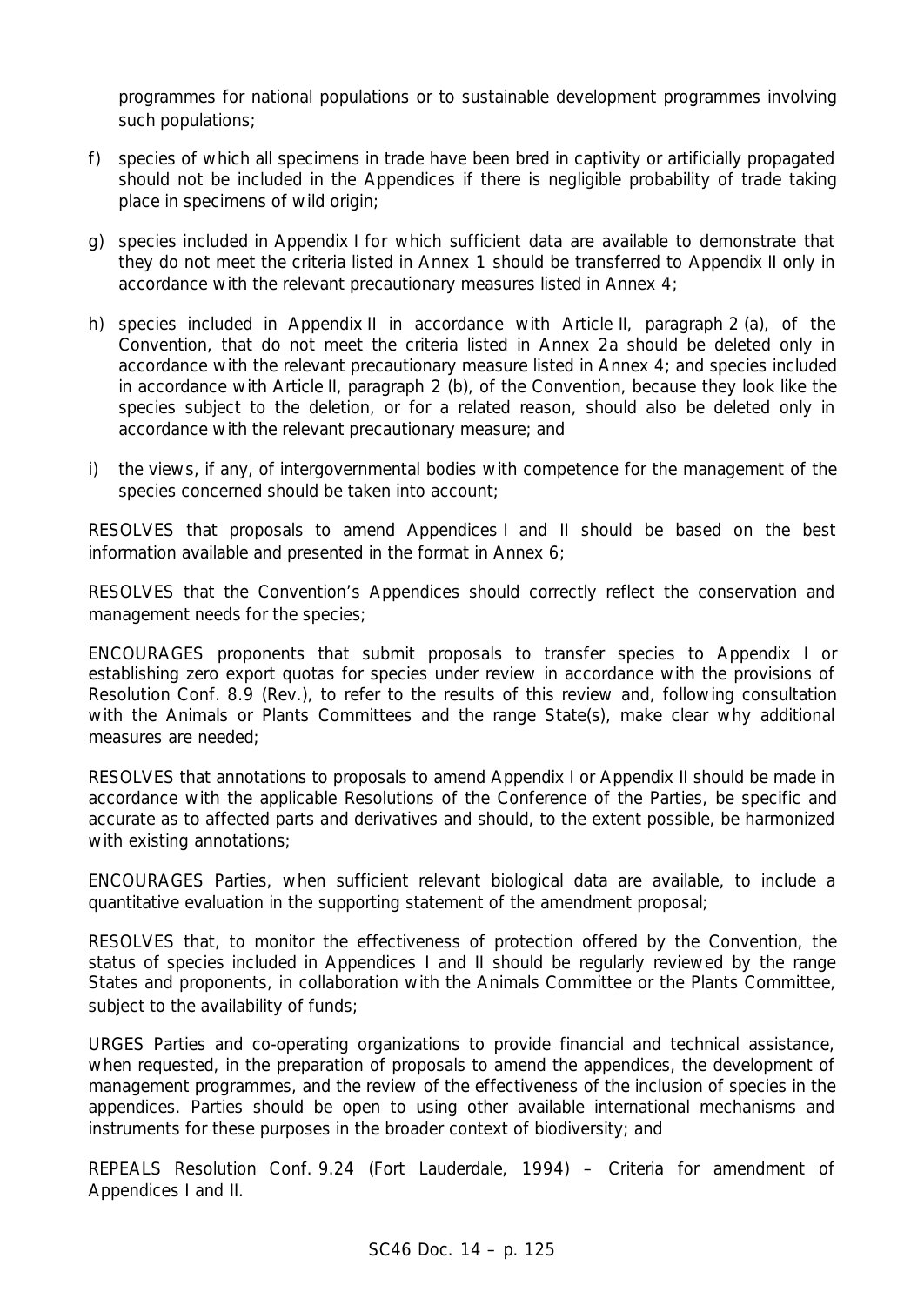# Biological criteria for Appendix I

The following criteria must be read in conjunction with the definitions, explanations and guidelines listed in Annex 5.

A species is considered to be threatened with extinction if it meets, or is likely to meet, at least one of the following criteria.

- A. The wild population has a restricted area of distribution and is characterized by at least one of the following:
	- 1. fragmentation or occurrence at very few locations; or
	- 2. large fluctuations in the area of distribution or the number of sub-populations; or
	- 3. a high vulnerability due to the species' biology or behaviour (including migration); or
	- 4. an observed, inferred or projected decrease in any one of the following:
		- the area of distribution; or
		- the area of habitat; or
		- the number of sub-populations; or
		- the number of individuals; or
		- the quality of habitat; or
		- the recruitment.
- B. The wild population is small, and is characterized by at least one of the following:
	- 1. an observed, inferred or projected decline in the number of individuals or the area and quality of habitat; or
	- 2. each sub-population being very small; or
	- 3. a majority of individuals, during one or more life-history phases, being concentrated in one sub-population; or
	- 4. large short-term fluctuations in the number of individuals in those life history stages that are of critical importance for the continued survival of the species; or
	- 5. a high vulnerability due to the species' biology or behaviour (including migration).
- C. A marked decline in the number of individuals in the wild, which has been either:
	- 1. observed as ongoing or as having occurred in the past (but with a potential to resume); or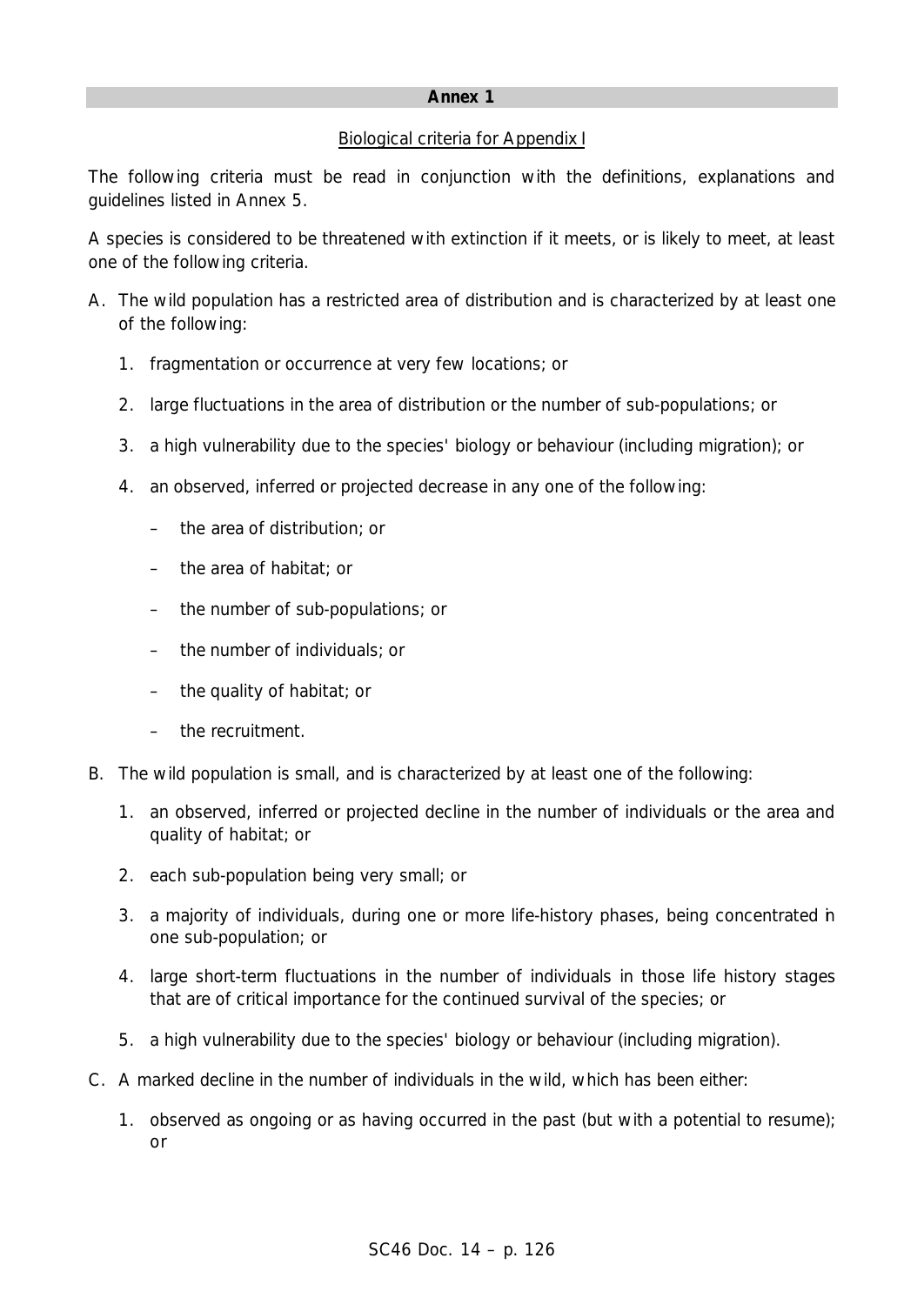- 2. inferred or projected on the basis of any one of the following:
	- a decrease in area of habitat; or
	- a decrease in quality of habitat; or
	- levels or patterns of exploitation; or
	- threats from extrinsic human-induced factors such as competition/predation by introduced species or the effects of hybridization, toxins and pollutants; or
	- a decreasing recruitment.

# **Annex 2a**

# Criteria for the inclusion of species in Appendix II in accordance with Article II, paragraph 2 (a), of the Convention

The following criteria must be read in conjunction with the definitions, explanations and guidelines listed in Annex 5.

A species should be included in Appendix II when, on the basis of available trade data and information on the status and trends of the wild population(s), one of the following criteria is met:

- A. It is known, or can be inferred or projected, that the regulation of trade in the species is necessary to avoid that it becomes eligible for inclusion in Appendix I in the near future; or
- B. It is known, or can be inferred or projected, that regulation of trade in the species is required to ensure that the harvest of specimens from the wild is sustainable and is not reducing wild populations to a level at which their survival would be threatened by other influences:

# **Annex 2b**

# Criteria for the inclusion of species in Appendix II in accordance with Article II, paragraph 2 (b), of the Convention

Species may be included in Appendix II in accordance with Article II, paragraph 2 (b), of the Convention, if one of the following criteria is met:

- A. The specimens of the species in the form in which they are traded resemble specimens of a species included in Appendix II under the provisions of Article II, paragraph 2 (a), of the Convention, or in Appendix I, such that a non-expert, with reasonable effort, is unlikely to be able to distinguish between them; or
- B. There are compelling reasons other than in criterion A above to ensure that effective control of trade in currently listed species is achieved.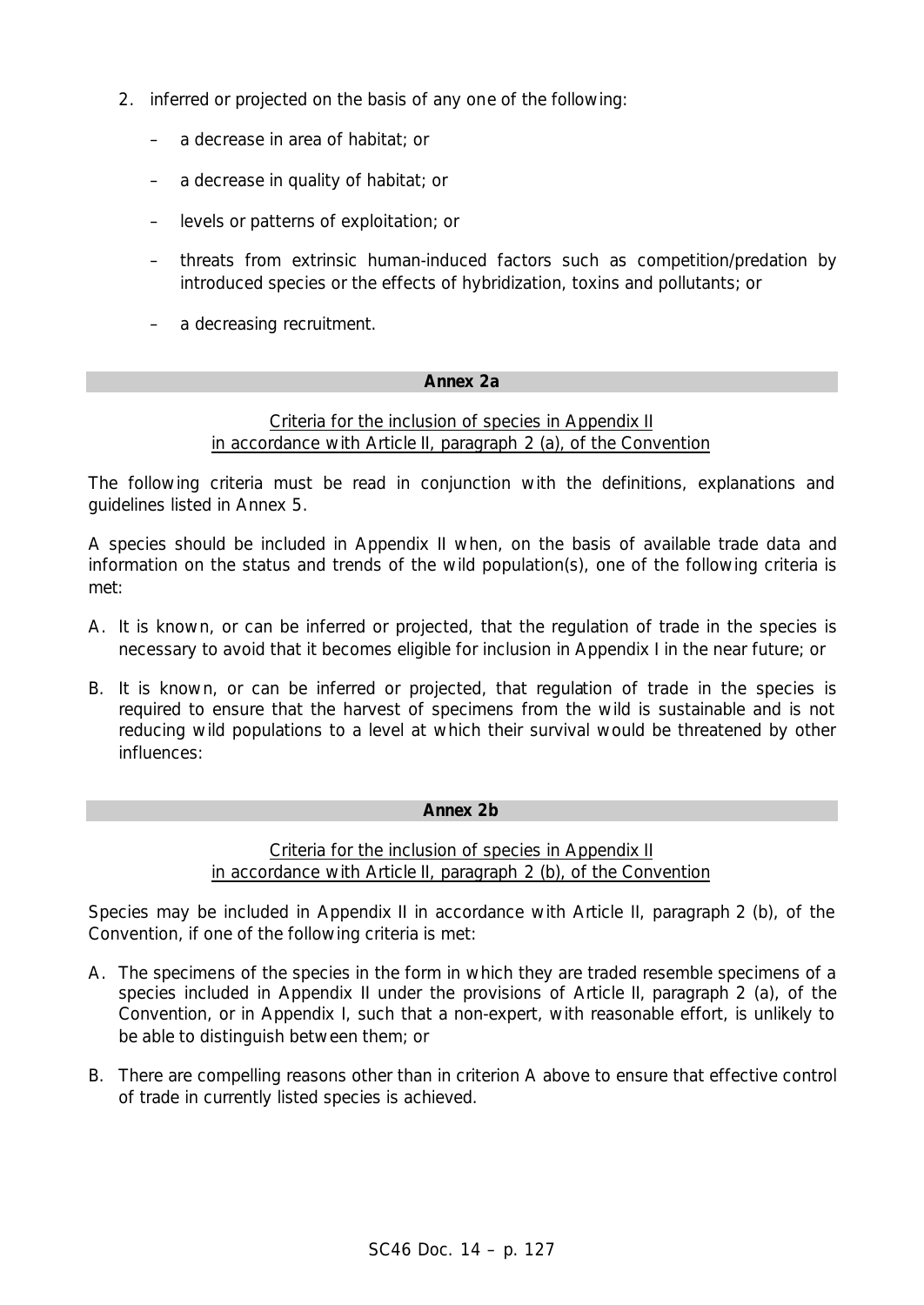#### Special cases

# Split-listing

Listing of a species in more than one Appendix should be avoided unless it relates to the transfer of a population from Appendix I to Appendix II in accordance with the precautionary measures contained in paragraph A of Annex 4 to this Resolution or to the retention of certain national or regional populations in Appendix II when the majority of the populations of the species concerned meet the criteria for inclusion in Appendix I.

When split-listing does occur, this should generally be on the basis of national or regional populations, and should not result in some populations being excluded from the Appendices if enforcement problems are created by doing so.

For species outside the jurisdiction of any State, listing in the appendices should use the terms used in other relevant international agreements, if any, to define the population. If no such international agreement exists, then the Appendices should define the population by region or by geographic co-ordinates.

Taxonomic names below the species level should not be used in the Appendices unless the taxon in question is highly distinctive and the use of the name would not give rise to enforcement problems.

# Higher taxa

If all species of a higher taxon are included in Appendix I or II, they should be included under the name of the higher taxon. If some species in a higher taxon are included in Appendix I or II and all the rest in the other Appendix, the latter species should be included under the name of the higher taxon, with an appropriate annotation made in accordance with the provisions of Resolution Conf. 11.21.

# **Annex 4**

# Precautionary measures

- A. 1. No species listed in Appendix I shall be removed from the appendices unless it has been first transferred to Appendix II, with monitoring of any impact of trade on the species for at least two intervals between meetings of the Conference of the Parties.
	- 2. Species included in Appendix I should only be transferred to Appendix II if they do not satisfy the relevant criteria in Annex 1 and only when one of the following precautionary safeguards is met:
		- a) the species is not in demand for international trade, nor is its transfer to Appendix II likely to stimulate trade in, or cause enforcement problems for, any other species included in Appendix I; or
		- b) the species is likely to be in demand for trade, but its management is such that the Conference of the Parties is satisfied with:
			- i) implementation by the range States of the requirements of the Convention, in particular Article IV; and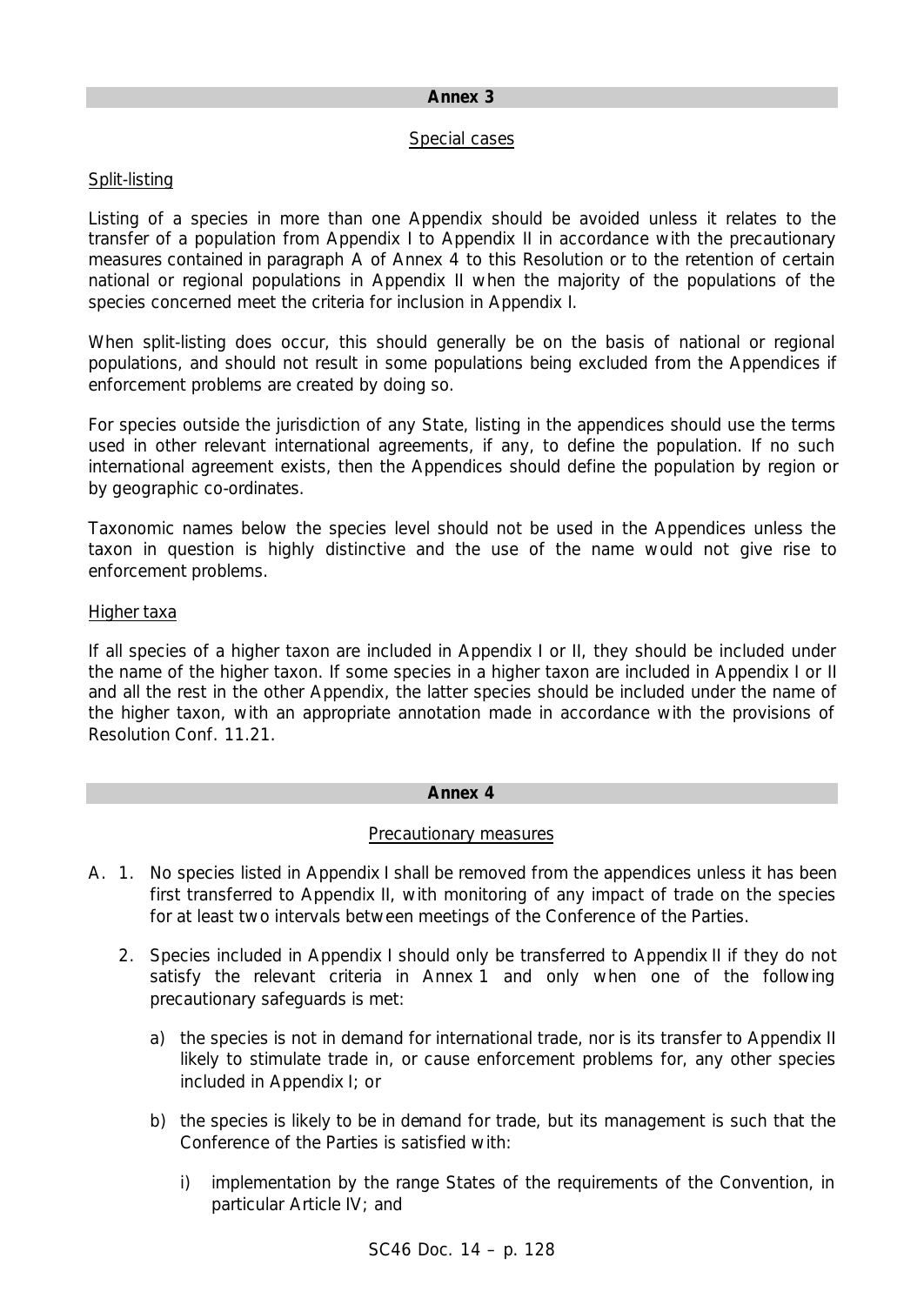- ii) appropriate enforcement controls and compliance with the requirements of the Convention; or
- c) an integral part of the amendment proposal is an export quota approved by the Conference of the Parties, based on management measures described in the supporting statement of the amendment proposal, provided that effective enforcement controls are in place; or
- d) a ranching proposal is submitted consistent with the applicable Resolutions of the Conference of the Parties and is approved.
- 3. No proposal for transfer of a species from Appendix I to Appendix II shall be considered from a Party that has entered a reservation for the species in question, unless that Party agrees to remove the reservation within 90 days of the adoption of the amendment.
- 4. No species should be deleted from Appendix II if such deletion would be likely to result in it qualifying for inclusion in the appendices in the near future.
- 5. No species should be deleted from Appendix II if, within the last two intervals between meetings of the Conference of the Parties, it has been subject to a recommendation under the provisions of Resolution Conf. 8.9 (Rev.) to improve its conservation status.
- B. The following review procedures shall apply when a species is transferred to Appendix II pursuant to paragraph A 2 c) above.
	- 1. Where the Plants Committee, the Animals Committee or a Party becomes aware of problems in compliance with the management measures and export quotas of another Party, the Secretariat shall be informed and, if the Secretariat fails to resolve the matter satisfactorily, it shall inform the Standing Committee which may, after consultation with the Party concerned, recommend to all Parties that they suspend trade with that Party in specimens of CITES-listed species, and/or request the Depositary Government to prepare a proposal to transfer the population back to Appendix I.
	- 2. If, on review of a quota and its supporting management measures, the Animals or Plants Committee encounters any problems with compliance or potential detriment to a species, the relevant Committee shall request the Depositary Government to prepare a proposal for appropriate remedial action.
- C. 1. If a Party wishes to renew, amend or delete a quota established pursuant to paragraph A 2 c) above, it shall submit an appropriate proposal for consideration at the next meeting of the Conference of the Parties.
	- 2. When a quota has been established, pursuant to paragraph A 2 c) above, for a limited period of time, beyond that period the quota will become zero until a new quota has been established.
- D. Species that are regarded as possibly extinct should not be deleted from Appendix I if they may be affected by trade in the event of their rediscovery; these species should be annotated in the Appendices as "p.e." (i.e. possibly extinct).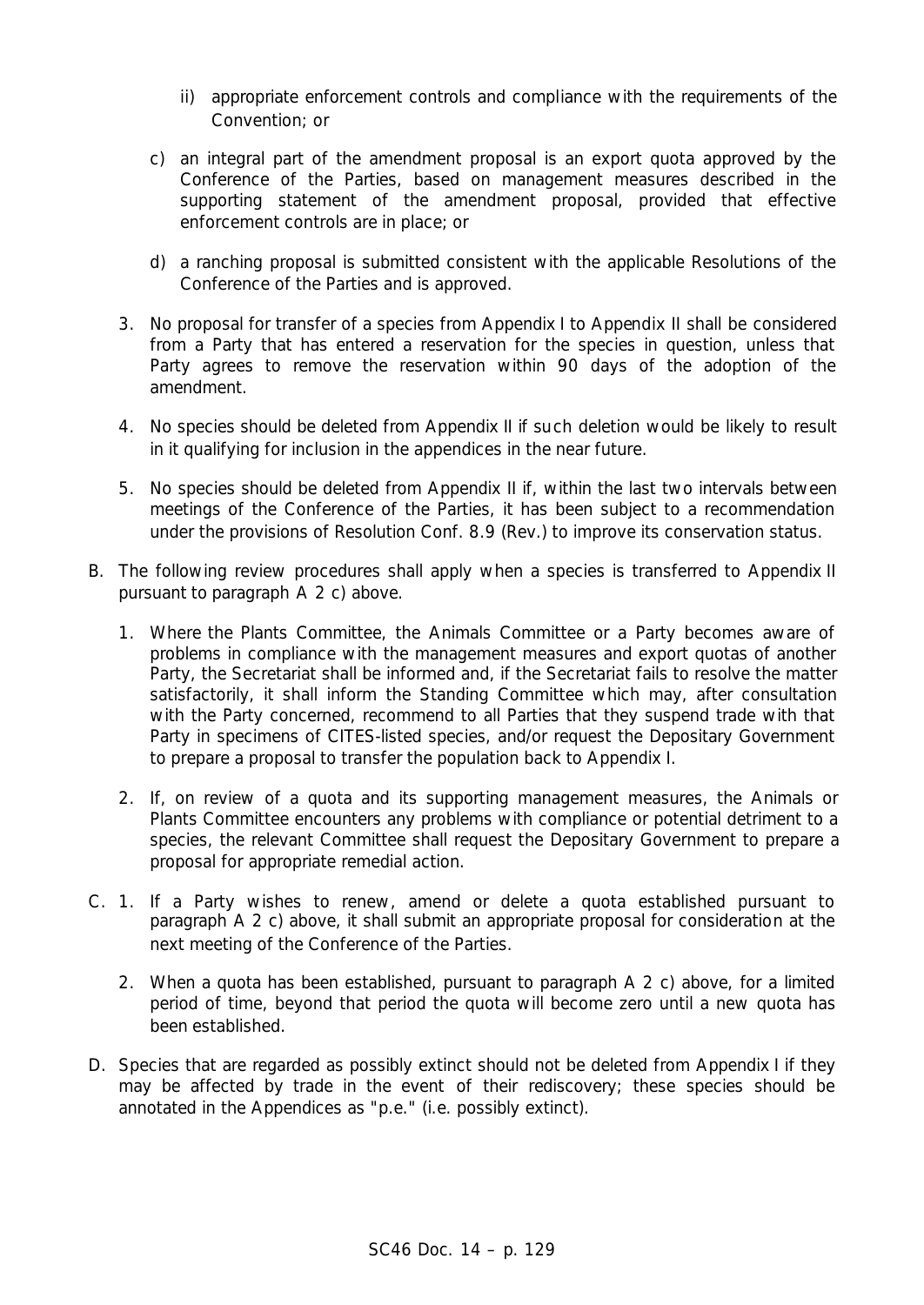### Definitions, explanations and guidelines

# Species

In Article I of the Convention the term species is defined as "any species, subspecies or geographically separate population thereof".

Species and subspecies refer to the biological concept of a species, and do not require any further definition. The two terms also cover varieties.

'Geographically separate population' refers to parts of a species or a subspecies within particular geographical boundaries. This can also refer to populations or subpopulations, or, for the sake of convenience, to 'stocks' as the term is understood in fisheries management.

Until now, the Conference of the Parties has interpreted 'geographically separate populations' as populations delimited by geopolitical boundaries, whereas they have rarely used the other option of geographical boundaries.

# Affected by trade

A species "is or may be affected by trade" if:

- 1. it is known to be in trade, and that trade has or may have a detrimental impact on the status of the species; or
- 2. it is suspected to be in trade, or there is potential international demand for the species that may be detrimental to its survival in the wild.

# Area of distribution

Area of distribution of a species is defined as the area contained within the shortest continuous imaginary boundary which can be drawn to encompass all the known, inferred or projected sites of occurrence, excluding cases of vagrancy and introductions outside its natural range (though inferring and projecting area of occurrence should be undertaken carefully, and in a precautionary manner). The area within the imaginary boundary should, however, exclude significant areas where the species does not occur, and so in defining an area of distribution, account should be taken of discontinuities or disjunctions in the spatial distribution of species. For migratory species, the area of distribution is the smallest area essential at any stage for the survival of that species (e.g. colonial nesting sites, feeding sites for migratory taxa, etc.). For some species for which data were available to make an estimate, a figure of less than 10,000 km<sup>2</sup> has been found to be an appropriate guideline (not a threshold) of what constitutes a restricted area of distribution. However, this figure is presented only as an example, since it is impossible to give numerical values that are applicable to all taxa. There will be many cases where this numerical guideline does not apply.

# Decline

A decline is a reduction in the abundance, or area of distribution, of a species. Decline can be expressed in two different ways: (i) the overall long-term extent of decline or (ii) the recent rate of decline. The long-term extent of decline is the total estimated or inferred percentage reduction from a baseline level of abundance or area of distribution. The recent rate of decline is the percentage change in abundance or area of distribution over a recent time period. The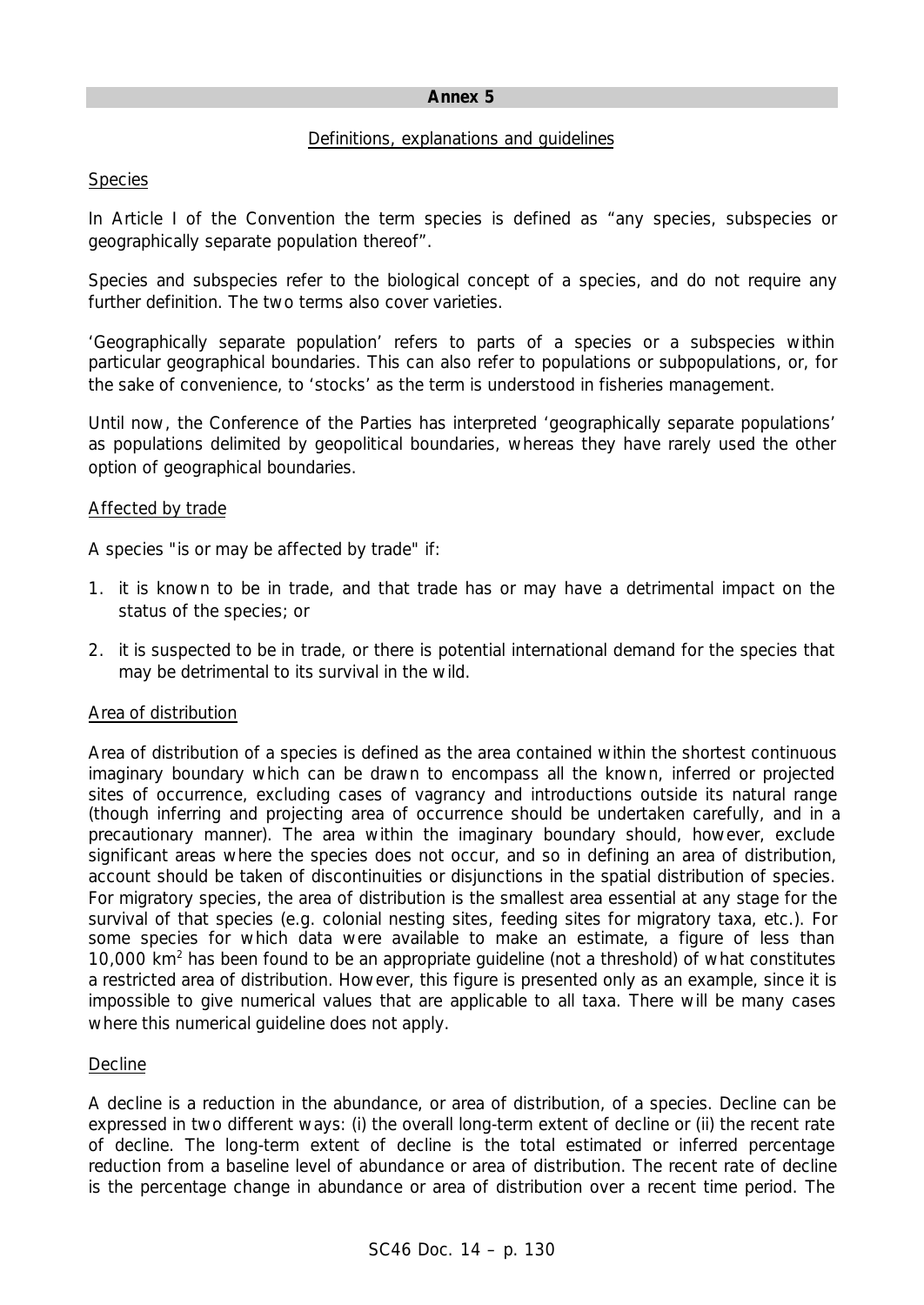estimated or inferred baseline for extent of decline should extend as far back into the past as possible.

A general guideline for a marked historical extent of decline is a percentage decline of 5-30% of the baseline, depending on the reproductive biology of the species. The extremes of 5% and 30% will be applicable to only a relatively small number of species, but some species may even fall outside of these extremes. However, both these figures are presented only as examples, since it is impossible to give numerical values that are applicable to all taxa because of differences in their biology<sup>\*</sup>.

A general guideline for a marked recent rate of decline is a percentage decline of 50% or more in the last 10 years or three generations, whichever is the longer. If the population is small, a percentage decline of 20% or more in the last 5 years or 2 generations (whichever is the longer) may be more appropriate. However, these figures are presented only as examples, since it is impossible to give numerical values that are applicable to all taxa because of differences in their biology.

The historical extent of decline and the recent rate of decline should be considered in conjunction with one another. In general, the higher the historical extent of decline, and the lower the productivity of the species, the more important a given recent rate of decline is.

In estimating or inferring the historical extent of decline or the recent rate of decline, all relevant data should be taken into account. A decline need not necessarily be ongoing. If data are available only for a short period and the extent or rate of decline based on these data are cause for concern, the guidelines above (extrapolated as necessary or relevant) should still apply. However, natural fluctuations should not normally count as part of a decline, but an observed decline should not necessarily be considered part of a natural fluctuation unless there is evidence for this. A decline that is the result of a harvesting programme that reduces the

L

For listing in Appendix II, the historical extent of decline and the recent rate of decline should be considered in conjunction with one another. The higher the historical extent of decline, and the lower the productivity of the species, the more important a given recent rate of decline is.

*<sup>\*</sup>* Application of decline for resources exploited by fisheries

In marine and large freshwater bodies, a narrower range of 5-20% is deemed to be more appropriate in most cases, with a range of 5-10% being applicable for species with high productivity, 10-15% for species with medium productivity and 15-20% for species with low productivity. Nevertheless some species may fall outside this range.

In general, historical extent of decline should be the primary criterion for consideration of listing in Appendix I. However, in circumstances where information to estimate extent-of-decline is limited, rate-of-decline over a recent period could itself still provide some information on extent-of-decline.

A general guideline for a marked recent rate of decline is the rate of decline that would drive a population down within approximately a 10-year period from the current population level to the historical extent of decline guideline (i.e. 5-20% of baseline for exploited fish species). There should rarely be a need for concern for populations that have exhibited an historical extent of decline of less than 50%, unless the recent rate of decline has been extremely high.

Even if a population is not declining appreciably, it could be considered for listing in Appendix II if it is near the extent-of-decline guidelines recommended above for consideration for Appendix I-listing. A range of between 5% and 10% above the relevant extent-of-decline might be considered as a definition of 'near'.

A recent rate-of-decline is important only if it is still occurring, or may resume, and is projected to lead to the species reaching the applicable point for that species in the Appendix I extent-of-decline guidelines within approximately a 10-year period. Otherwise the overall extent-of-decline is what is important. When sufficient data are available, the recent rate-of-decline should be calculated over approximately a 10-year period. If fewer data are available, annual rates over a shorter period could be used. If there is evidence of a change in the trend, greater weight should be given to the more recent consistent trend. In most cases, listing would only be considered if the decline is projected to continue.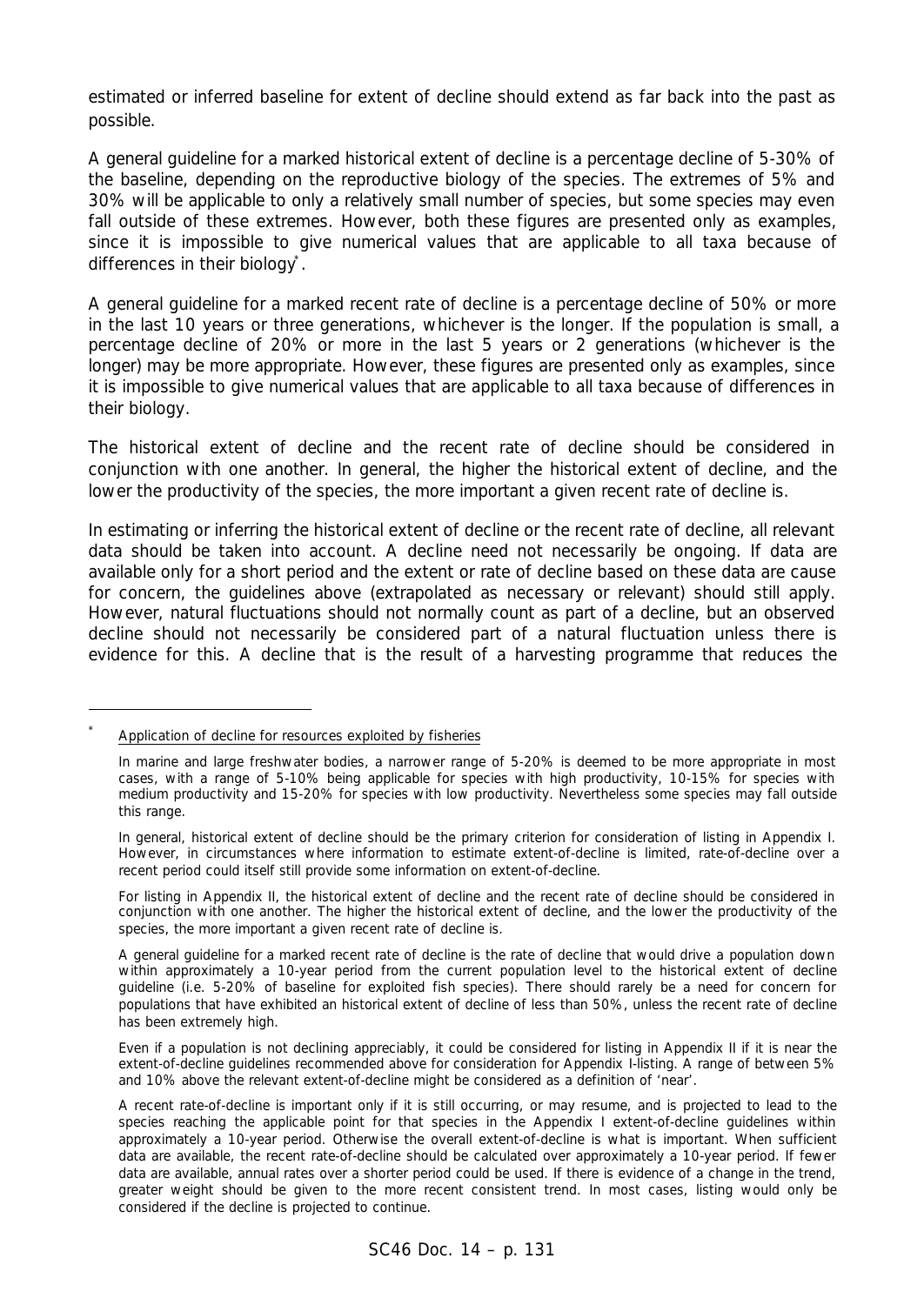population to a planned level, not detrimental to the survival of the species, is not covered by the term "decline".

### Extended period

The meaning of the term extended period will vary according to the biological characteristics of the species. Selection of the period will depend upon the observed pattern of natural fluctuations in the abundance of the species and on whether the number of specimens removed from the wild is consistent with a sustainable harvesting programme that is based on these natural fluctuations.

### Fluctuations

Fluctuations in population size or area of distribution are considered large when they vary widely, rapidly or frequently. Where data exist to make an estimate, one order of magnitude has been found to be an appropriate quideline (not a threshold) for population size. Similarly, fluctuations can be considered 'short term' if the period of fluctuation is about two years. However, this figure is presented only as an example, since it is impossible to give numerical values that are applicable to all taxa. There will be many cases where this numerical guideline does not apply.

#### **Fragmentation**

Fragmentation refers to the case where most individuals within a taxon are found in small and relatively isolated sub-populations, which increases the probability that these small sub-populations will become extinct and the opportunities for re-establishment are limited. For some species in trade where data exist to make an estimate, an area of distribution of 500 km<sup>2</sup> or less for each subpopulation has been found to be an appropriate guideline (not a threshold) of what constitutes fragmentation. However, this figure is presented only as an example, since it is impossible to give numerical values that are applicable to all taxa. There will be many cases where this numerical guideline does not apply.

#### Generation length

Generation length is the average age of parents of the current cohort (i.e. newborn individuals in the population). Generation length therefore reflects the turnover rate of breeding individuals in a population. Generation length is greater than the age at first breeding and less than the age of the oldest breeding individual, except in taxa that breed only once. Where generation length varies under threat, the more natural, i.e. pre-disturbance, generation length should be used.

#### Near future

Refers to a time period in which it can be projected or inferred that a species would satisfy one (or more) of the criteria in Annex I unless it is included in Appendix II. Clearly this period will be taxon- and case-specific, however 5-10 years may be considered a useful guideline. However, this figure is presented only as an example, since it is impossible to give numerical values that are applicable to all taxa. There will be many cases where this numerical guideline does not apply.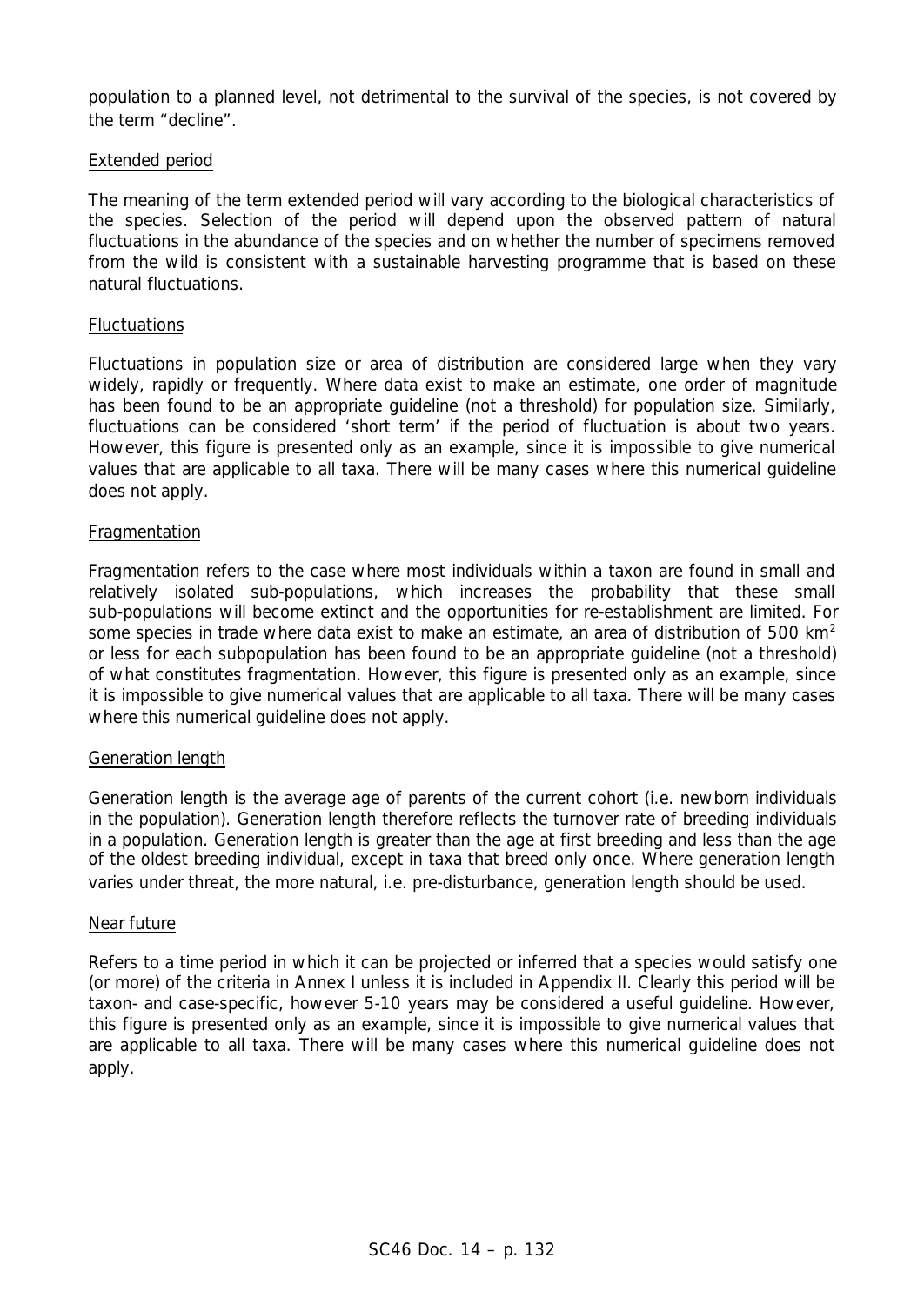#### Population issues

#### Population

Population refers to the total number of individuals of the species (as species is defined in Article I of the Convention and in this Annex) in a defined area.

#### Sub-population

Sub-populations are defined as geographically or otherwise distinct groups in the population between which there is limited genetic exchange.

#### Population size

When providing details on the size of a population or sub-population, it should be made clear whether the information presented relates to an estimate of the total number of individuals or to the effective population size (i.e. individuals capable of reproduction, excluding individuals that are environmentally and behaviourally or otherwise reproductively suppressed in the wild).

In the case of species biologically dependent on other species for all or part of their life cycles, biologically appropriate values for the host or co-dependent species should be chosen.

In case estimates of effective population size are provided the following aspects should be taken into account:

- Where the total population is characterized by natural fluctuations, these fluctuations, should be considered in relation to the size of the effective population.
- In population with skewed adult or breeding sex ratios ensure that this bias is taken into account in the estimate.
- Reproducing units within a clone should be counted as individuals, except where such units are unable to survive alone.
- In the case of species that naturally loose all or a subset of individuals at some point in their life cycle, the estimate should be made at the appropriate time, when individuals are available for breeding.

#### Small wild population

For some species where data exist to make an estimate, a figure of less than 5,000 individuals has been found to be an appropriate guideline (not a threshold) of what constitutes a small wild population. However, this figure is presented only as an example, since it is impossible to give numerical values that are applicable to all taxa. There will be many cases where this numerical guideline does not apply.

#### Very small wild sub-population

For some species where data exist to make an estimate, a figure of less than 500 individuals has been found to be an appropriate guideline (not a threshold) of what constitutes a very small sub-population. However, this figure is presented only as an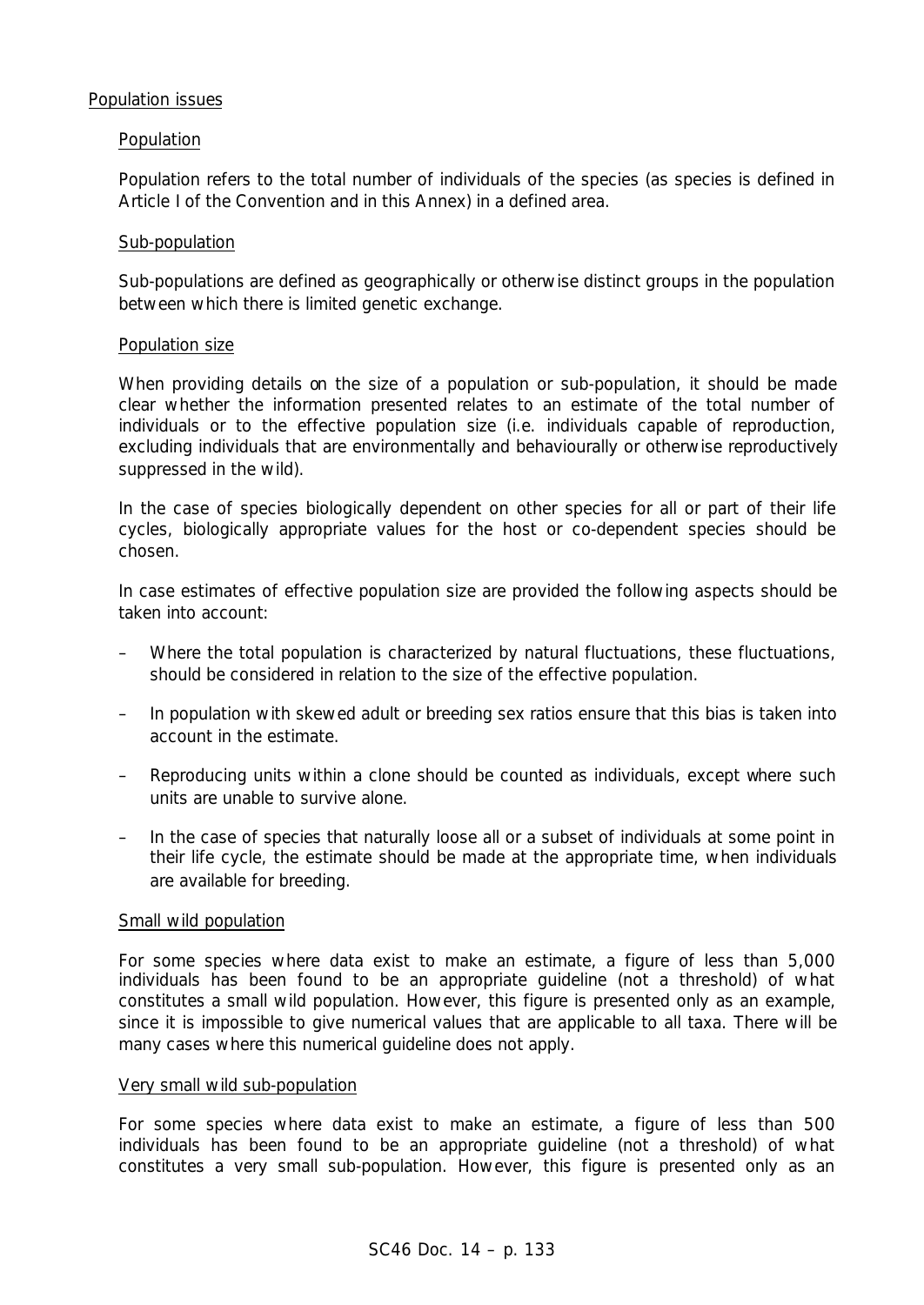example, since it is impossible to give numerical values that are applicable to all taxa. There will be many cases where this numerical guideline does not apply.

# Possibly extinct

A species is possibly extinct when exhaustive surveys in known and/or suspected habitat, and at appropriate times (diurnal, seasonal, annual), throughout its historic range have failed to record an individual. Before a species can be declared possibly extinct, surveys should take place over a time-frame appropriate to the species' life cycle and life form.

#### Recruitment

Recruitment is the total number of individuals added annually to any particular demographic class of a population by either sexual or asexual reproduction.

#### Threatened with extinction

Threatened with extinction is defined by Annex 1. The vulnerability of a species to threats of extinction depends on its population demographics, biological characteristics, such as body size, trophic level, life cycle, breeding structure or social structure requirements for successful reproduction, and vulnerability due to aggregating habits, natural fluctuations in population size (dimensions of time and magnitude), residency/migratory patterns. This makes it impossible to give numerical threshold values for population size or area of distribution that are applicable to all taxa.

#### Vulnerability

Vulnerability can be defined as the susceptibility to harmful effects which increase the risk of extinction.

There are a number of taxon- or case-specific biological and other factors that are likely to affect the extinction risk associated with a given percentage decline, small population size or restricted area of distribution. These can be, but are not limited to, any of the following:

- Life history (e.g., low fecundity, slow growth rate, high age at first maturity, long generation time)
- Low absolute numbers or biomass or restricted area of distribution
- Population structure (age/size structure, sex ratio)
- Behavioural factors (e.g., social structure, migration, aggregating behaviour)
- Density (for sessile or semi-sessile species)
- Specialized niche requirements (e.g., diet, habitat, endemism)
- Species associations such as symbiosis and other forms of co-dependency
- Fragmentation and habitat loss
- Reduced genetic diversity
- Depensation (prone to continuing decline even in the absence of exploitation)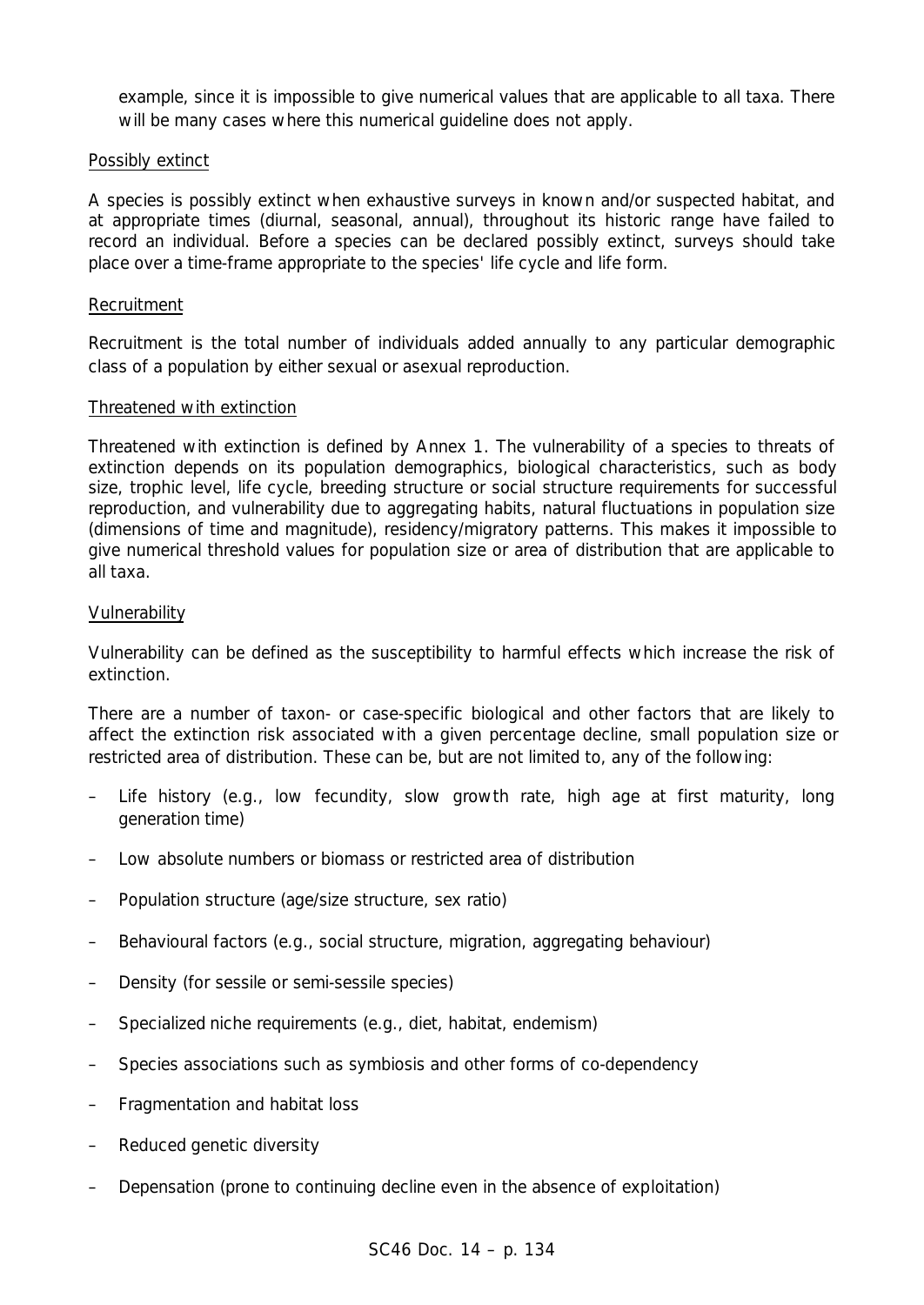- Endemism
- Threats from disease or invasive species
- Rapid environmental change (e.g., climate regime shifts)
- Selectivity of removals (that may compromise recruitment).

### Format for proposals to amend the Appendices

The following provides information and instructions for the submission of a proposal to amend the appendices and the appropriate supporting statement. Proponents should be guided by the need to provide to the Conference of the Parties sufficient information, of sufficient quality and in sufficient detail, to allow it to judge the proposal against the criteria established for the proposed action. Parties are reminded that proposals should normally be limited to 12 pages (exclusive of references cited). Departures from this limitation should be discussed and resolved between the proponent and the Secretariat. In this case the proponent should provide translations in the official working languages of the Convention. This means that the relevant published and unpublished sources of information should be used, although for some species the amount of scientific information will be limited. Where research has been undertaken specifically to obtain information for the proposal, it should be presented in sufficient detail to be assessed by the Parties. Furthermore, this means that it may not be possible to address all elements of the proposal format.

### A. Proposal

The proponent should indicate the specific amendment to the Appendices and any relevant annotations or qualifications.

- Inclusion in Appendix I or transfer from Appendix II to Appendix I. Specify which of the criteria in Annex 1 of the Resolution are satisfied
- Inclusion in Appendix II
	- in accordance with Article II, paragraph 2 (a), of the Convention
		- specify which of the criteria in Annex 2a of the Resolution are satisfied
	- in accordance with Article II, paragraph 2 (b), of the Convention
		- for reasons of look-alike problems (criterion A of Annex 2b). In this case, the names of the similar species already included in the Appendices should be given in section C 11, "Additional remarks"
		- for other reasons (such as those referred to in Annexes 2a, paragraph B and/or 3 to this Resolution)
- Transfer from Appendix I to Appendix II in accordance with a precautionary measure specified in Annex 4 to this Resolution. Specify which of the criteria in Annex 2 of this Resolution are satisfied; specify why the criteria in Annex 1 of this Resolution are no longer satisfied; specify which of the measures in Annex 4 of this Resolution are satisfied or implemented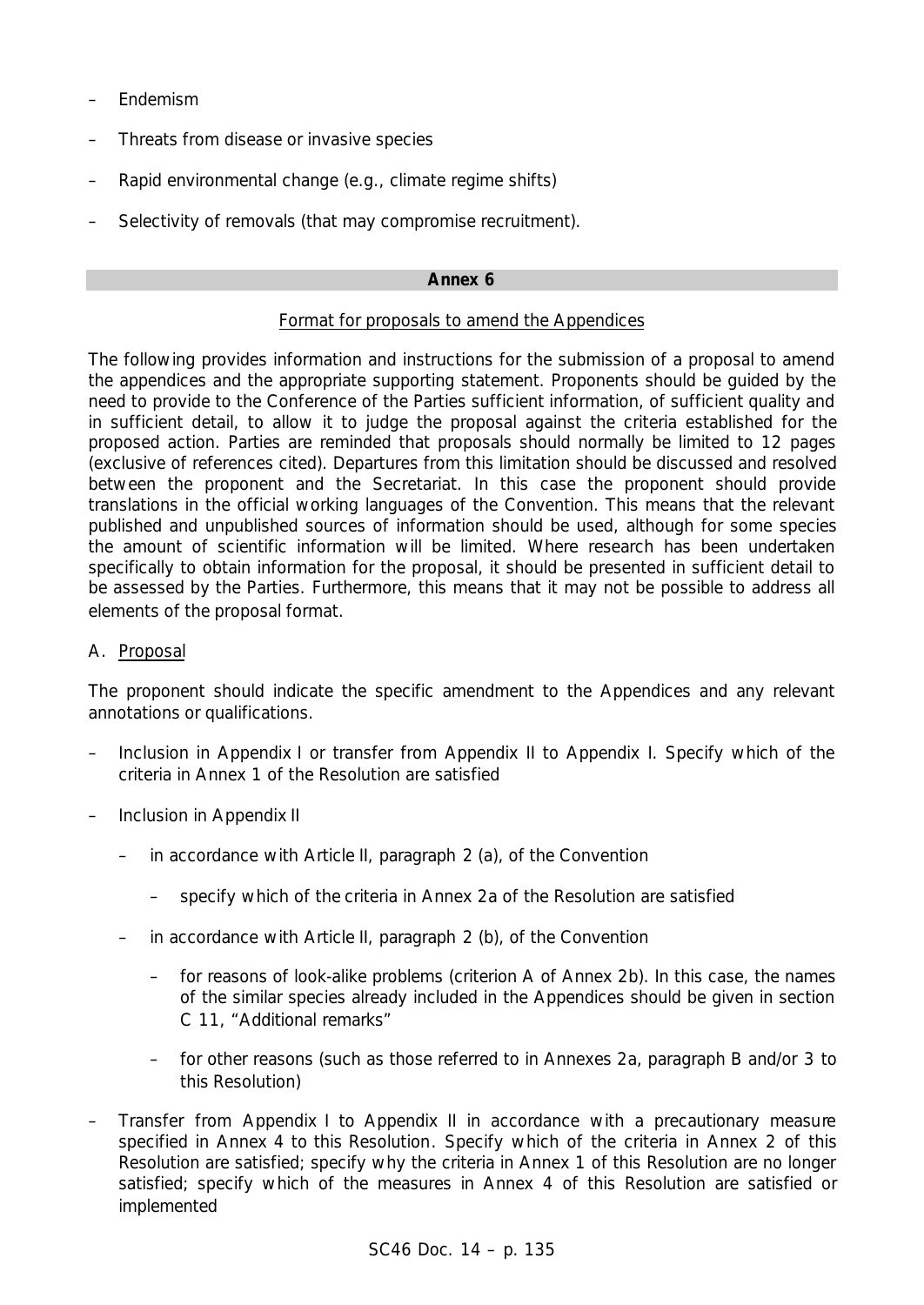- Deletion from Appendix II. Specify why the criteria in Annex 2 of this Resolution are not satisfied
- Other action (provide explanation) (e.g. amendment of a quota).

# Annotations

If a specific annotation to the listing in the Appendices is proposed, the proponent should:

- ensure that the proposed annotation is in compliance with the applicable Resolution(s);
- indicate the practical intent of the annotation;
- harmonize new annotations should be with existing annotations; and
- be specific and accurate as to affected parts and derivatives.

# B. Proponent

The proponent may only be a Party to the Convention, in accordance with Article XV of the Convention.

# C. Supporting statement

# 1. Taxonomy

The proponent should provide sufficient information to allow the Conference of the Parties to identify clearly the taxon that is the subject of the proposal.

- 1.1 Class
- 1.2 Order
- 1.3 Family
- 1.4 Genus, species or subspecies, including author and year

If the species concerned is included in one of the standard lists of names or taxonomic references adopted by the Conference of the Parties, the name provided by that reference should be entered here. If the species concerned is not included in one of the adopted standard references, the proponent should provide references as to the source of the name used.

1.5 Scientific synonyms

The proponent should provide information on other scientific names or synonyms under which the species concerned may be known currently, especially if these names are used in the trade in the species.

- 1.6 Common names (including, where appropriate, trade names)
- 1.7 Code numbers

If the species concerned is already included in the Appendices, refer to the code numbers in the CITES Identification Manual.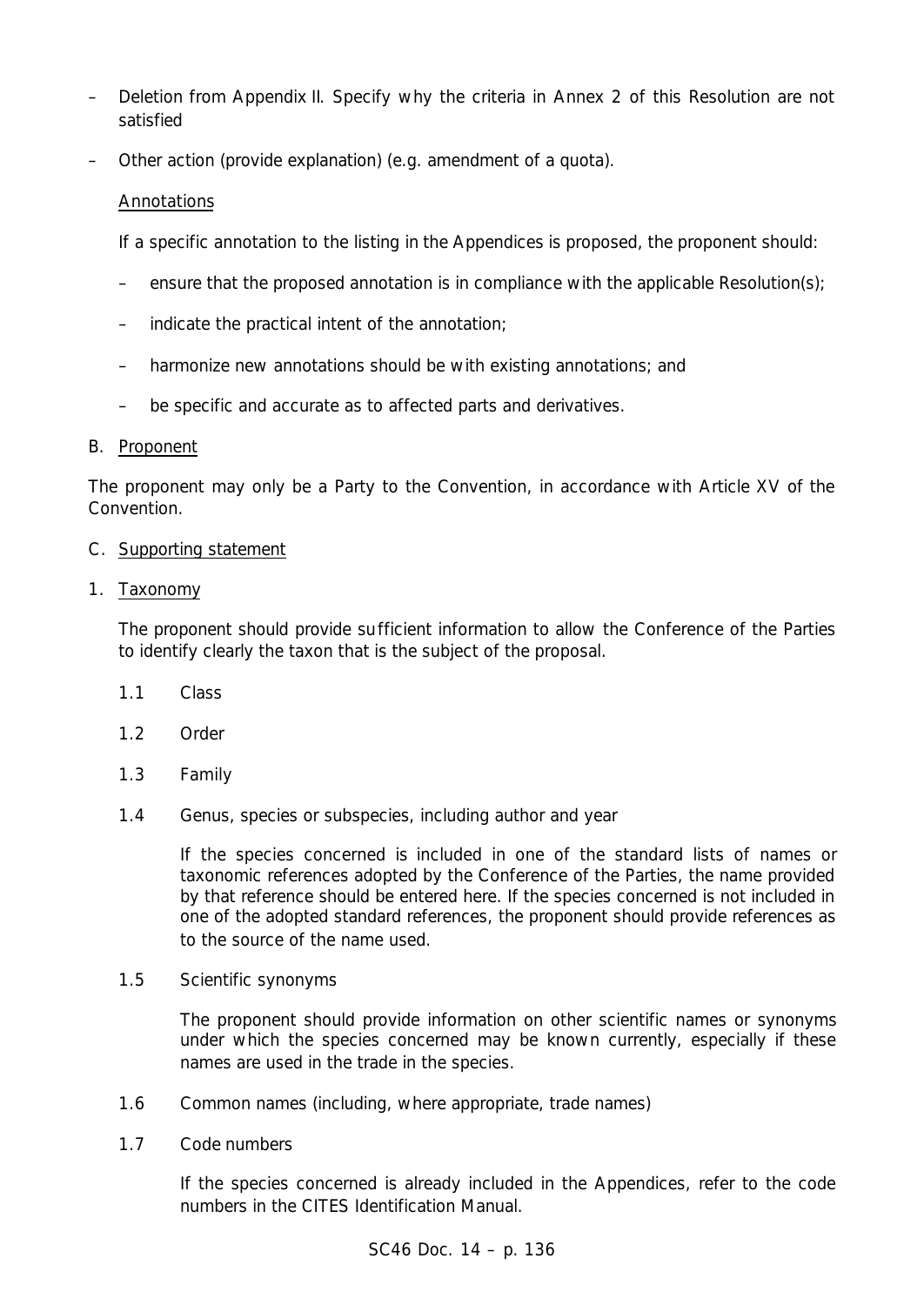# 2. Overview

Provide a brief overview of key elements of the proposal. Parties should cite key sections of the supporting statement. Also explain how the species complies with the criteria in this Resolution.

# 3. Species characteristics

The information required in this section is a summary of surveys, literature searches, and relevant studies. The references used must be listed in section 12 of the proposal. It is understood that the quality of the information available will vary a lot, but these instructions indicate the type of information that is required. If the proposal relates to a geographically separate population or subspecies, it should consider, where relevant, the biological species in its entirety to provide the appropriate context.

# 3.1 Distribution

Specify the currently known range of the species. If possible, provide information to indicate whether or not the distribution of the species is continuous and, if it is not, indicate to what degree it is fragmented.

3.2 Habitat

Specify the types of habitats occupied by the species and, when relevant, the degree of habitat specificity and the extent of each habitat type over the range of the species.

# 3.3 Biological characteristics

Provide a summary of general biological and life history characteristics of the species (*e.g.* reproduction, recruitment, survival rate, migration, sex ratio, regeneration or reproductive strategies).

# 3.4. Morphological characteristics

Provide a general description of the morphological diagnostic characteristics of the species, including colour, and information on morphological features by which the species can be differentiated from taxonomically closely related species.

3.5 Role of the species in its ecosystem

If available, provide information about the role of this species in its ecosystem, and other relevant ecological information, as well as the potential impact of this proposal on that role.

# 4. Status and trends

This section includes qualitative and quantitative information that allow past and present trends to be evaluated pursuant to the criteria. The sources used must be referenced in section 12 of the proposal. It is understood that the quality of the information available will vary. The instructions bellow indicate the type of information that should be provided if possible. If the proposal relates to a geographically separate population or subspecies, it should consider, when relevant, the biological species in its entirety to provide the appropriate context. If available, the proposal should include any relevant quantitative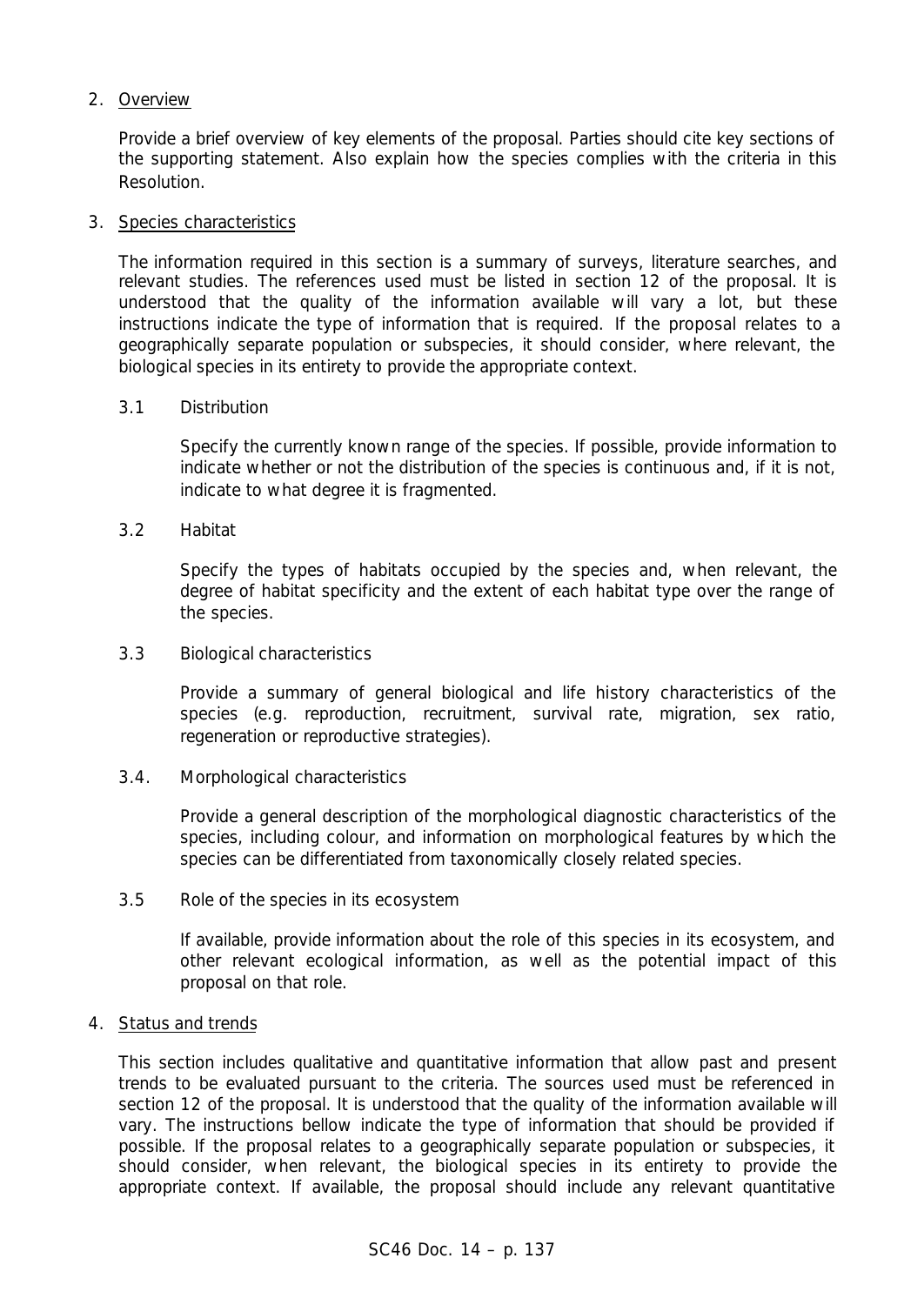analyses, stock assessments, etc. The proposal should note whether conclusions are based on observations, inferences or projections.

# 4.1 Habitat trends

Give information on the nature, rate and extent of habitat change (*e.g.* loss, degradation or modification), noting when applicable the degree of fragmentation and discernable changes in the quality of habitat. Where appropriate, the relationship between habitat and population trends should be described.

# 4.2 Population size

Give an estimate of the current total population or number of individuals differentiated by relevant age classes where possible, or other indices of population abundance, based on the most recently available data. Provide information on the source of the data used. Where appropriate provide the number of sub-populations, and their estimated sizes.

# 4.3 Population structure

Provide basic information on the current structure of the population and any past or current changes over time in that structure (*e.g.* social structure, population demographics, proportion of mature individuals or sex ratio).

# 4.4 Population trends

Basic, quantitative and qualitative information, when available, should be provided on current and past trends in the species's abundance (provide sources). The period over which these trends, if any, have been measured should be indicated. If the species naturally undergoes marked fluctuations in population size, information should be provided to demonstrate that the trend transcends natural fluctuations. If generation-time has been used in estimating the trend, state how the generationtime has been estimated.

# 4.5 Geographic trends

Provide information, when available on current and past trends in the species' distribution, indicating the period over which these trends, if any, have been measured. If relevant give data on the degree and periodicity of fluctuations in the area of distribution.

# 5. Threats

Specify the nature, intensity and if possible relative importance of human-induced threats (e.g. habitat loss and/or degradation; over-exploitation; effects of competition/predation by introduced species and effects of hybridization, toxins and pollutants; etc.).

# 6. Utilization and trade

# 6.1 National utilization

Specify the types and extent of all known uses of the species, indicating trends if possible. Provide details of harvest methods. Indicate the extent to which utilization is from captive-bred, artificially propagated, or wild specimens.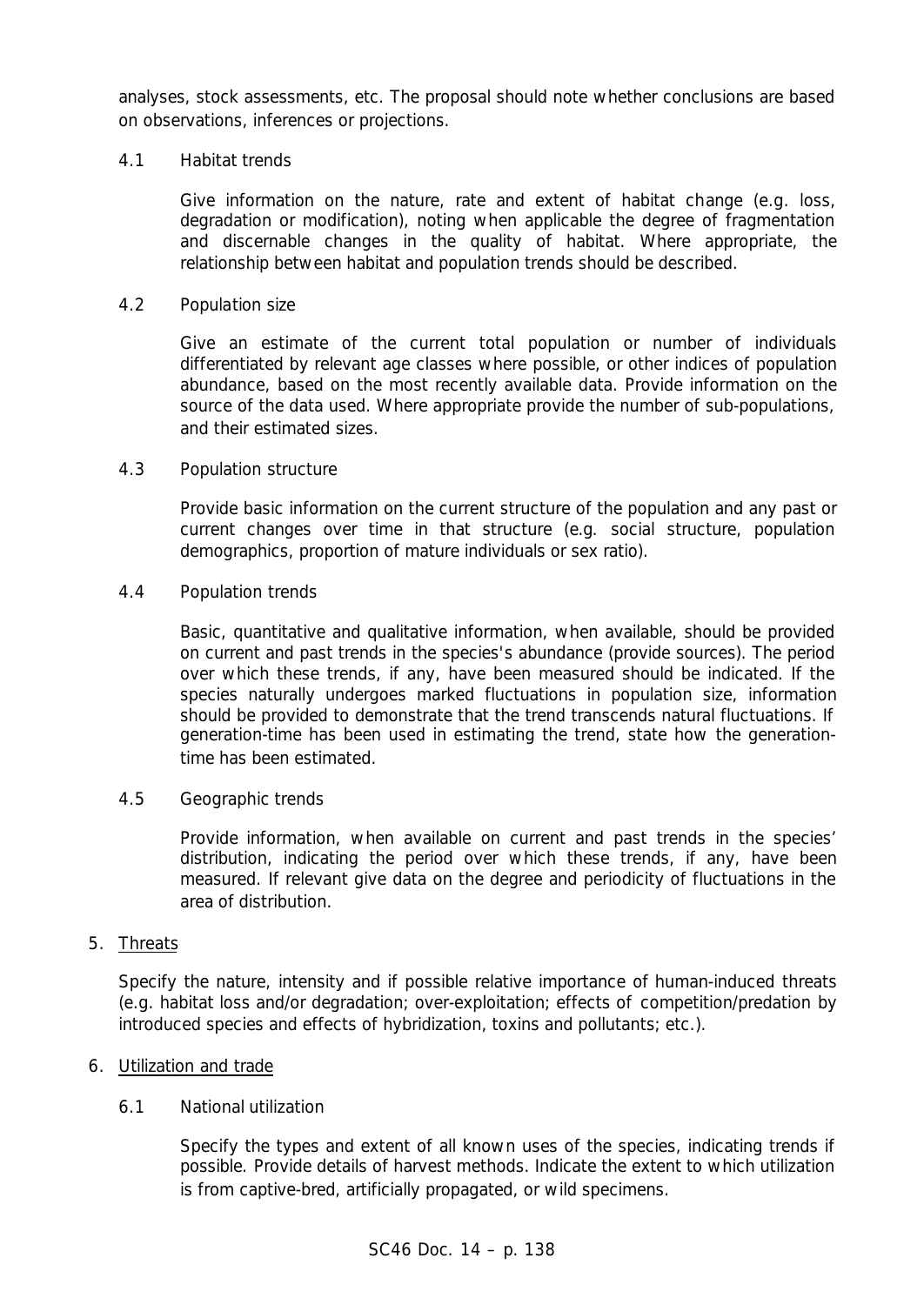Provide details of any stockpiles known to exist, and the measures that might be taken to dispose of them.

6.2 Legal trade

Quantify the level of international trade, identifying the source of statistics used (e.g. Customs statistics, CITES annual report data, FAO data, industry reports, etc.). Provide justification for inferences made about trade levels. Provide information about the nature of the trade (e.g. primarily for commercial purposes, primarily live specimens, primarily parts and derivatives, primarily of captive-bred or artificially propagated specimens, etc.) and about how the proposed amendment is expected to affect the nature of the trade.

6.3 Parts and derivatives in trade

To the extent possible, list parts and derivatives, including types of products in trade, Customs tariff codes specific to those parts and derivatives, and major importing and exporting countries that trade in those parts and derivatives.

6.4 Illegal trade

To the extent possible, quantify the level of illegal trade, nationally and internationally, and describe its nature. Assess the relative importance of this trade in relation to legal offtake for national use or legal international trade. Provide information on how the proposed amendment is expected to affect the nature of the trade.

6.5 Actual or potential trade impacts of the proposal

Discuss the importance of exploitation for international trade relative to overall (domestic included) use as a threat to the species in question.

# 7. Legal instruments

7.1 National

Provide details of legislation relating to the conservation of the species, including its habitat, either specifically (such as endangered-species legislation) or generally (such as legislation on wildlife and accompanying regulations). Indicate the nature of legal protection (i.e. is the species totally protected, or whether harvesting is regulated or controlled). Provide an assessment of the effectiveness of this legislation in ensuring the conservation and/or management of the species.

Provide similar information relating to legislation governing the management of trade in the species in question. Provide an assessment of the effectiveness of this legislation in controlling illegal trade in the species.

7.2 International

Provide details of international instruments relating to the species in question, including the nature of the protection afforded by such instruments. Provide an assessment of the effectiveness of these instruments in ensuring the conservation of the species.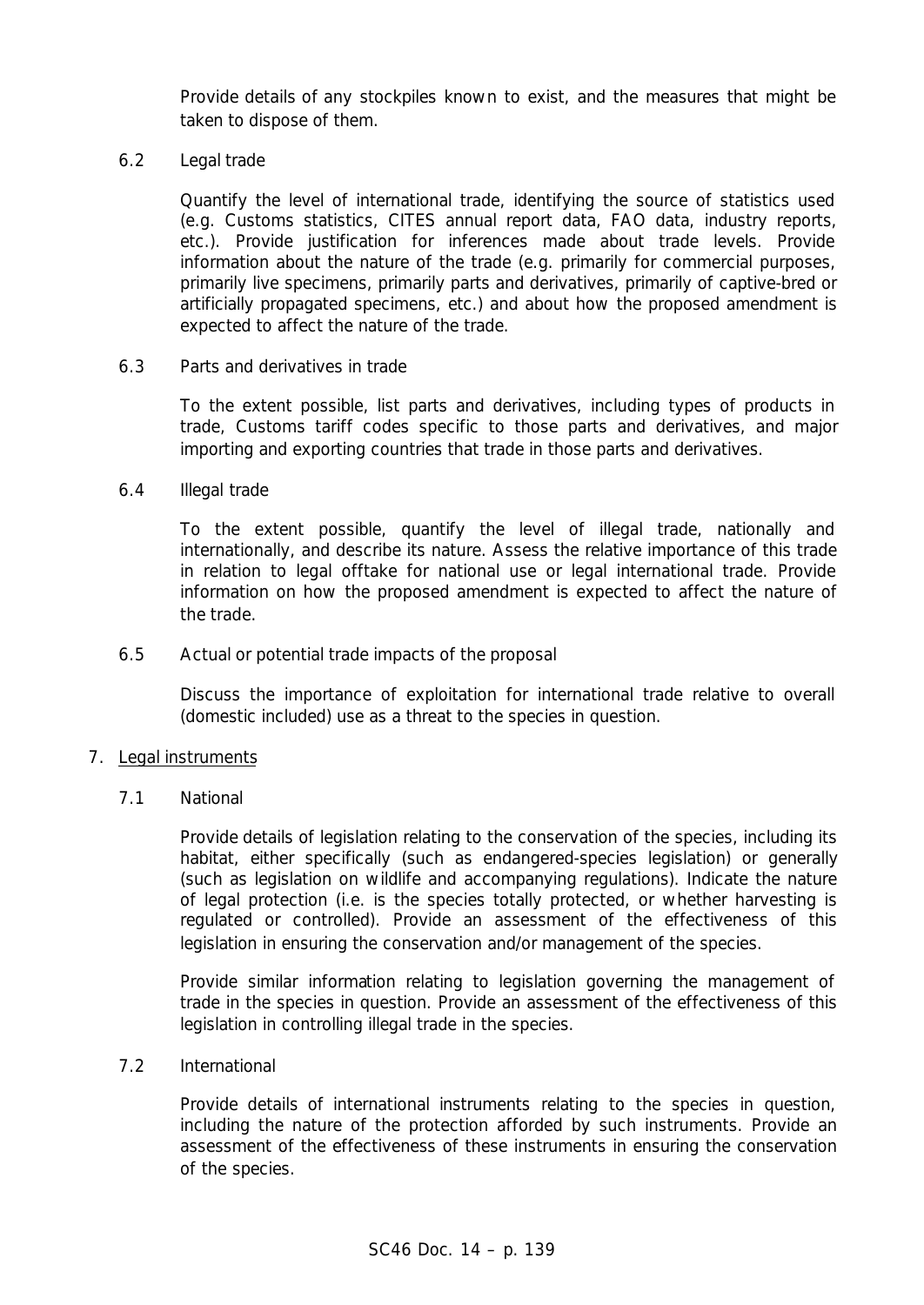Provide similar information on international instruments relating to the management of trade in the species in question. Provide an assessment of the effectiveness of these instruments in controlling illegal trade in the species.

#### 8. Species management

### 8.1 Management measures

Provide details of programs in place in the range States to manage populations of the species in question (e.g. controlled harvest from the wild, captive breeding or artificial propagation, reintroduction, ranching, quota systems, etc.). Include, where appropriate, details such as planned harvest rates, planned population sizes, procedures for the establishment and implementation of quotas, and mechanisms for ensuring that wildlife management advice is taken into account.

Where applicable, provide details of any mechanisms used to ensure a return from utilization of the species in question to conservation and/or management programmes (e.g. pricing schemes, community ownership plans, export tariffs, etc.).

#### 8.2 Population monitoring

Provide details of programmes in place to monitor the status of wild populations and the sustainability of offtake from the wild.

#### 8.3 Control measures

### 8.3.1 International

Provide information on measures in place, in addition to CITES, to control the movement of specimens of the species in question across international borders. Include information about marking schemes in place, if any.

# 8.3.2 Domestic

Provide information on controls in the range States aimed at ensuring a sustainable harvest from the wild of the species in question. Include information on education, compliance and enforcement activities as appropriate and an assessment of the effectiveness of the programmes.

#### 8.4 Captive breeding and artificial propagation

Where applicable, provide details of commercial captive-breeding or artificial propagation operations, including plantations, for the species in question within the country in question, including the size of captive stocks and the production, and the extent to which these operations are either contributing to a conservation programme or meeting a demand that would otherwise be met by specimens from the wild. Discuss any management implications of captive-breeding or artificial propagation programmes. Also provide information on the extent of captivebreeding or artificial propagation outside the country or countries of origin to the extent possible.